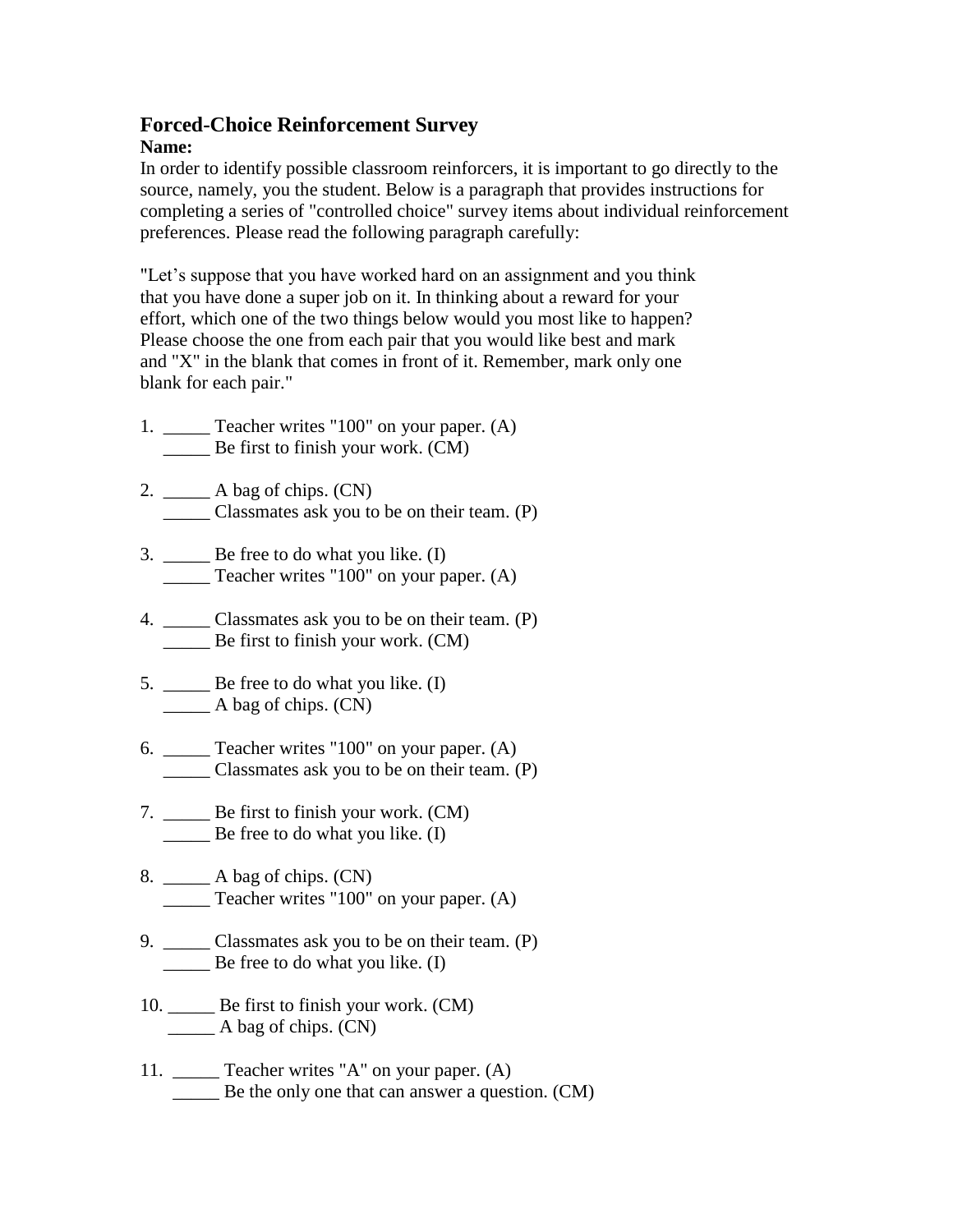- 12.  $\_\_\_\_\_\$  A candy bar. (CN) \_\_\_\_\_ Friends ask you to sit with them. (P)
- 13. \_\_\_\_\_\_\_Be free to go outside. (I) \_\_\_\_\_ Teacher writes "A" on your paper. (A)
- 14. \_\_\_\_\_ Friends ask you to sit with them. (P) \_\_\_\_\_ Be the only one that answers a question. (CM)
- 15. \_\_\_\_\_\_ Be free to go outside. (I)  $\qquad \qquad$  A candy bar. (CN)
- 16. \_\_\_\_\_ Teacher writes "A" on your paper. (A) \_\_\_\_\_ Friends ask you to sit with them. (P)
- 17. Be the only one that can answer a question. (CM) Be free to go outside.  $(I)$
- 18. \_\_\_\_\_ A candy bar. (CN) \_\_\_\_\_ Teacher writes "A" on your paper. (A)
- 19. \_\_\_\_\_ Friends ask you to sit with them. (P) \_\_\_\_\_ Be free to go outside. (I)
- 20. \_\_\_\_\_ Be the only on that can answer a question. (CM)  $\qquad \qquad$  A candy bar. (CN)
- 21. \_\_\_\_\_ Teacher writes "Perfect" on your paper. (A) \_\_\_\_\_ Have only your paper shown to the class. (CM)
- 22. \_\_\_\_\_ A can of soda. (CN) \_\_\_\_\_ Classmates ask you to be class leader. (P)
- 23. \_\_\_\_\_\_ Be free to play outside. (I) \_\_\_\_\_ Teacher writes "Perfect" on your paper. (A)
- 24. \_\_\_\_\_ Classmates ask you to be class leader. (P) \_\_\_\_\_ Have only your paper shown to the class. (CM)
- 25. \_\_\_\_\_\_ Be free to play outside. (I)  $\_\_\_\_\_\$  A can of soda.  $(CN)$
- 26. \_\_\_\_\_ Teacher writes "Perfect" on your paper. (A) \_\_\_\_\_ Classmates ask you to be class leader. (P)
- 27. \_\_\_\_\_ Have only your paper shown to the class. (CM)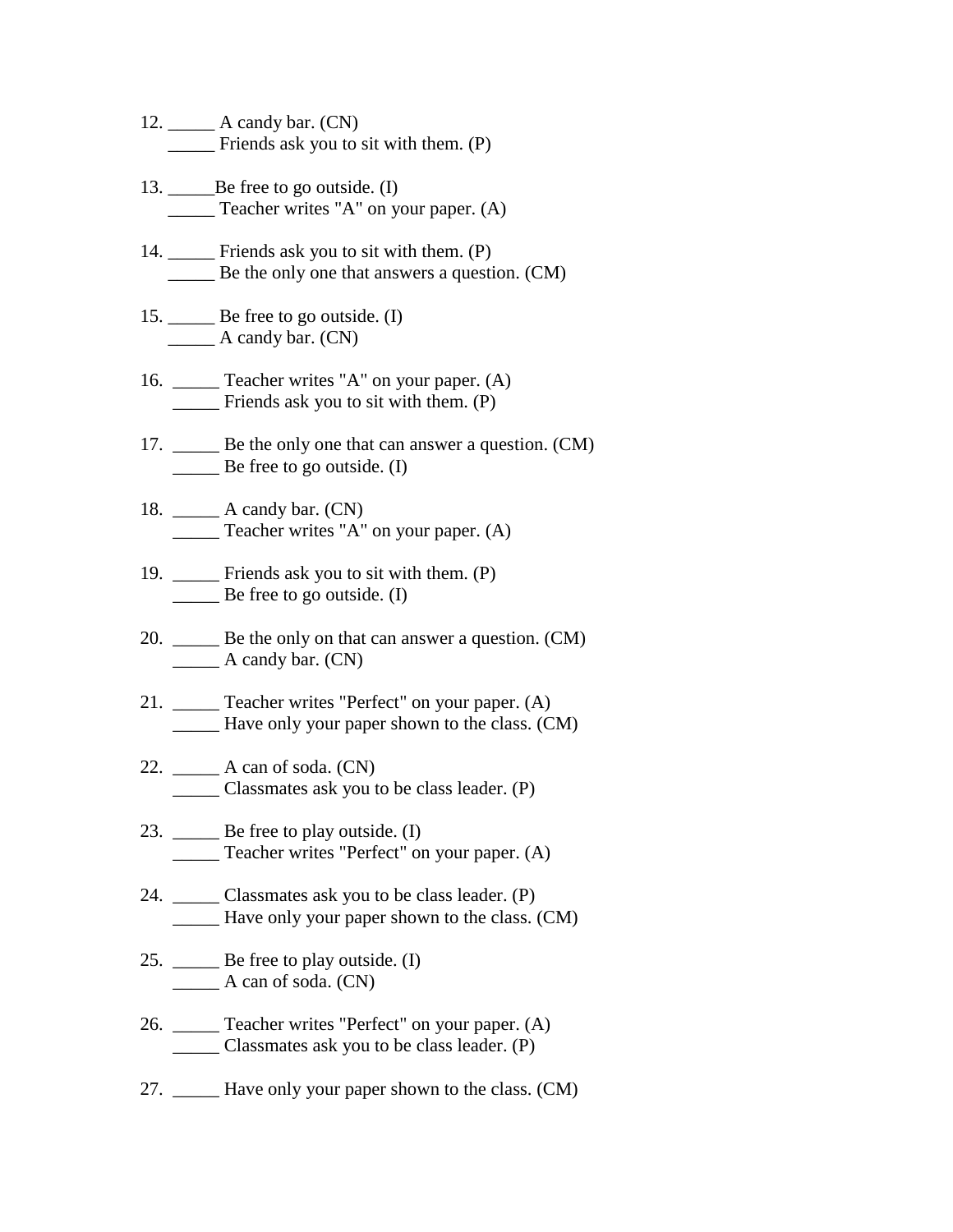$\qquad$  Be free to play outside. (I)

- 28. \_\_\_\_\_ A can of soda. (CN) \_\_\_\_\_ Teacher writes "Perfect" on your paper. (A)
- 29. \_\_\_\_\_ Classmates ask you to be class leader. (P) \_\_\_\_\_ Be free to play outside. (I)
- 30. \_\_\_\_\_ Have only your paper shown to class. (CM) \_\_\_\_\_ A can of soda. (CN)
- 31. \_\_\_\_\_ Teacher writes "Excellent" on your paper. (A) \_\_\_\_\_ Have your paper put on the bulletin board. (CM)
- 32. \_\_\_\_\_ A pack of gum. (CN) \_\_\_\_\_ Friends ask you to work with them. (P)
- 33. \_\_\_\_\_ Be free to work on something you like. (I) \_\_\_\_\_ Teacher writes "Excellent" on your paper. (A)
- 34. \_\_\_\_\_ Friends ask you to work with them. (P) Have your paper put on the bulletin board. (CM)
- 35. \_\_\_\_\_ Be free to work on something you like. (I)  $\_\_\_\_\$  A pack of gum. (CN)
- 36. \_\_\_\_\_ Teacher writes "Excellent" on your paper. (A) Friends ask you to work with them. (P)
- 37. \_\_\_\_\_ Have your paper put on the bulletin board. (CM) \_\_\_\_\_ Be free to work in something you like. (I)
- 38. \_\_\_\_\_ A pack of gum. (CN) \_\_\_\_\_ Teacher writes "Excellent" on your paper. (A)
- 39. \_\_\_\_\_ Friends ask you to work with them. (P) \_\_\_\_\_ Be free to work on something you like. (I)
- 40. \_\_\_\_\_ Have your paper put on the bulletin board. (CM) A pack of gum. (CN)

Other suggestions about classroom rewards:

## **Thank you for taking the time to complete this survey.**